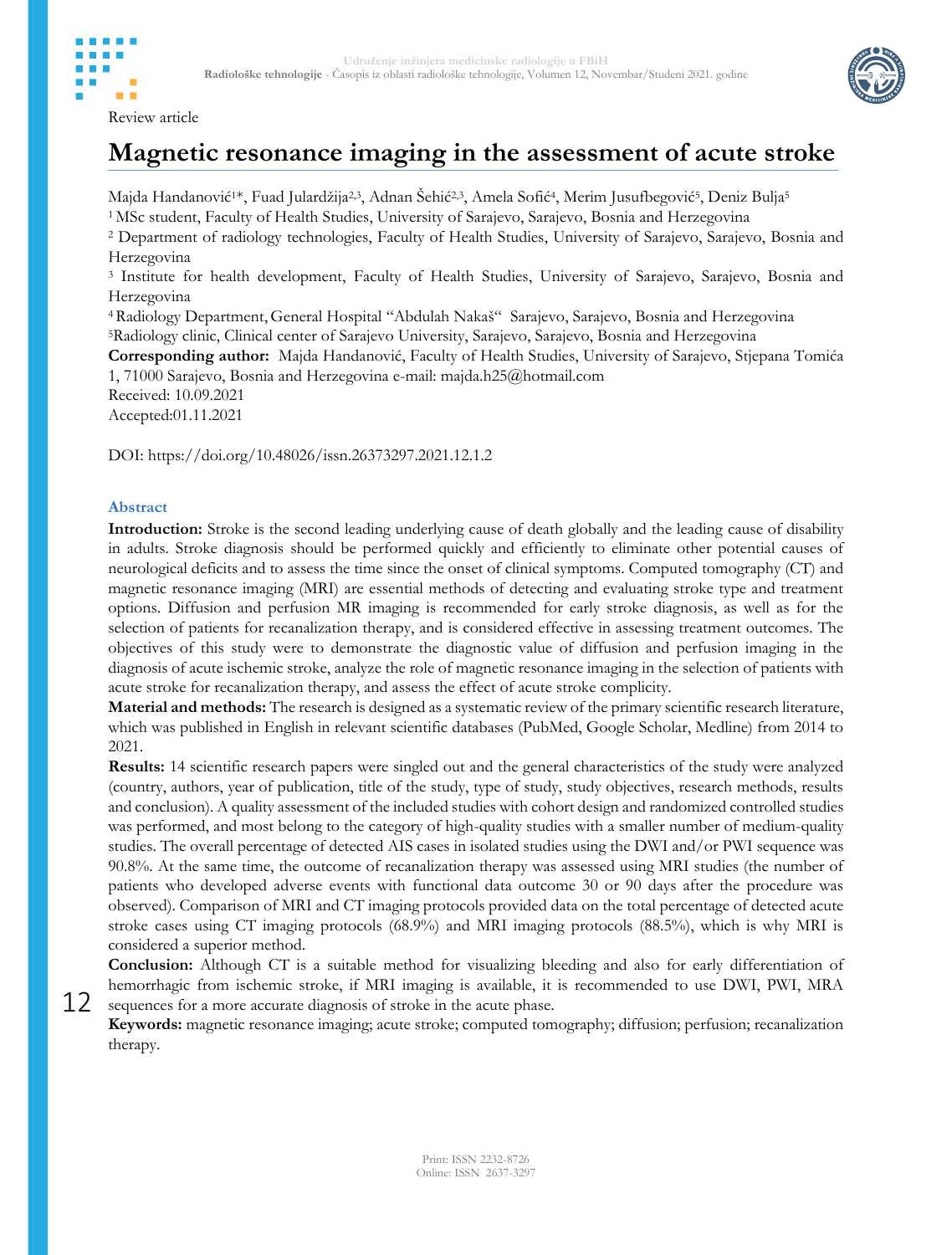

## **Introduction**

Magnetic resonance imaging (MRI) is a multiplanar imaging method that provides cross-sections of the human body in high resolution in all three planes (transverse, sagittal and coronal), which facilitates insight into pathological processes, such as stroke (1). With the help of MRI imaging protocol, it is possible to detect a stroke in the acute phase, as well as to distinguish ischemic from hemorrhagic, which makes this imaging method important for making treatment decisions (thrombolysis or thrombectomy). Multimodal magnetic resonance imaging involves the use of the following sequences:

- T2-weighted imaging (T2WI),
- fluid-attenuated inversion recovery (FLAIR),
- gradient echo imaging (GRE),
- MR angiography (MRA),
- diffusion-weighted imaging (DWI) and
- perfusion-weighted imaging (PWI) (2).

Ischemia changes the water content in the affected area of the brain by prolonging the T1 and T2 relaxation times and appears as a dark area (hyposignal) in the T1 sequence, while in the T2 sequence the infarct area is seen as a light area (hypersignal). The T2 FLAIR sequence removes the hypersignal from the cerebrospinal fluid, which improves the visualization of many cerebral lesions, including stroke (3). Diffusion is the most sensitive for early identification of ischemic stroke, a technique that can quantitatively analyze the degree of diffusion of free water molecules within tissues and that shows an ischemic lesion in hypersignal just minutes after the onset of stroke symptoms (1). Perfusion imaging is considered an excellent tool for assessing the penumbra, i.e. the area of the brain in which the flow is partially preserved and which can be saved from permanent damage if recanalization is performed in a timely manner (3). Among the advantages of MRI in the diagnosis of acute stroke is the fact that this imaging technique does not use ionizing radiation, as well as the fact that the ischemic stroke is seen on the MRI image much earlier than on the CT image. Disadvantages include the longer

imaging time compared to CT, the higher cost of the examination, and the fact that for some patients due to the presence of metal foreign bodies or implants, this examination is contraindicated (3,4).

The objectives of this study were to demonstrate the diagnostic value of diffusion and perfusion imaging in the diagnosis of acute ischemic stroke, to analyze the role of magnetic resonance imaging in the selection of patients with acute stroke for recanalization therapy, and to evaluate the superiority of MRI and CT imaging protocols in the diagnosis of acute stroke.

#### **Material and methods**

The research is designed as a systematic review of the primary scientific literature, which was published in English in relevant scientific databases (PubMed, Google Scholar, Medline) from 2014 to 2021. First, a selection of 14 scientific research papers was made in which the general characteristics of the study were analyzed (country, authors, year of publication, title of the study, type of study, study objectives, research methods, results and conclusion). With the help of the PRISMA flow diagram, the flow of information through different phases of the systematic review is presented - through the number of identified, included and excluded studies, and the reasons for exclusion from the research (5). Criteria for inclusion in the research were scientific research papers published in English in relevant scientific databases in the period from 2014 to 2021, which were focused on the application of MRI in the diagnosis of acute stroke, then papers in which comparison of MRI and CT imaging protocols were made for the diagnosis of the already mentioned condition, and papers concerning the role of magnetic resonance as a method of imaging in the selection of patients and monitoring the effects of recanalization therapy (thrombolysis or thrombectomy). Exclusion criteria were scientific research papers published before 2014, papers that do not contain primary data, and papers that do not contain data on the use of MRI in acute stroke. The search keywords were: acute stroke, magnetic resonance imaging, diffusion, perfusion, recanalization treatment.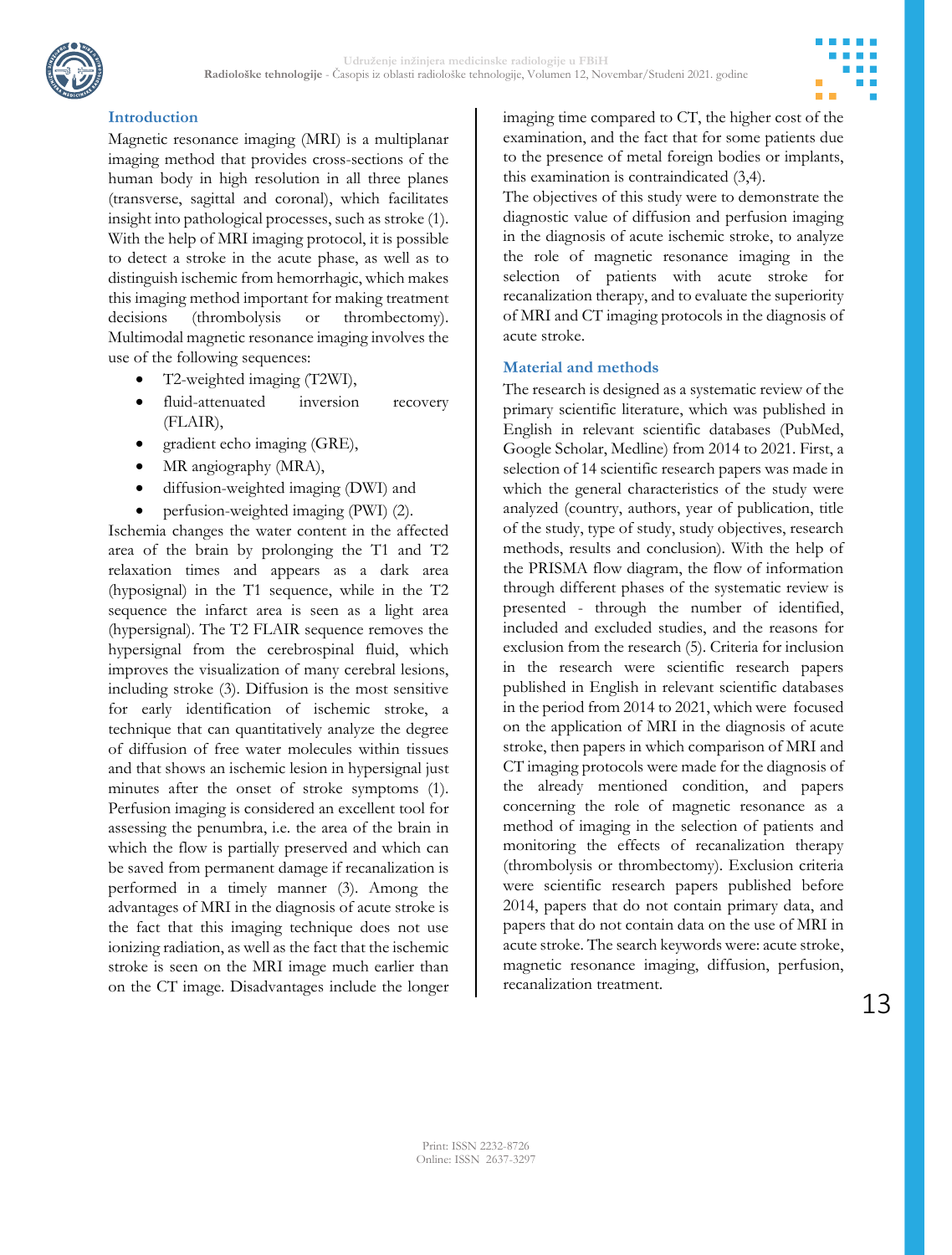



*Diagram 1. PRISMA model*

14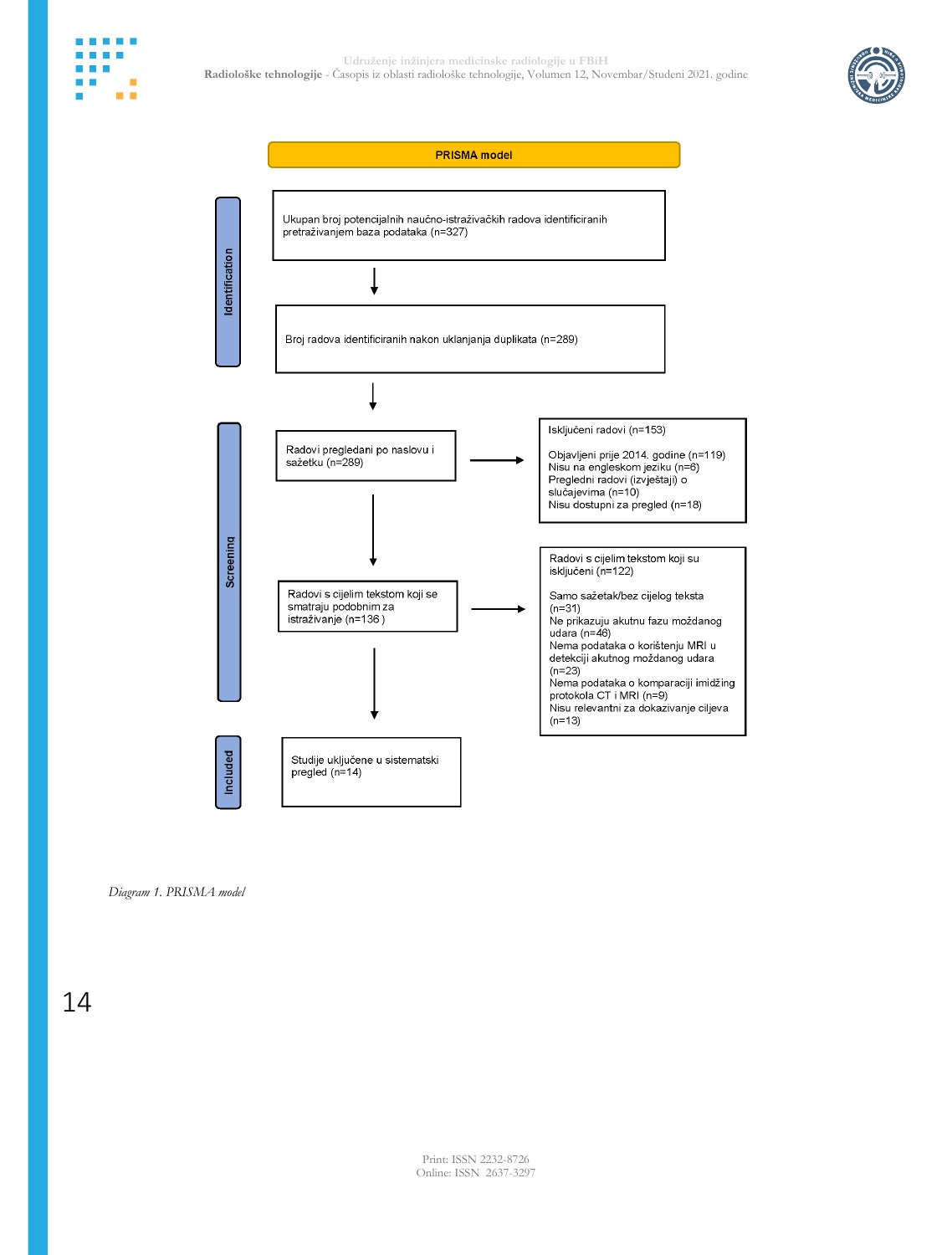



#### **Results**

The quality assessment of the included cohort design studies (Table 1) was made according to the quality assessment tools developed by the National Heart, Lung and Blood Institute (NHLBI) in 2013, while the quality assessment of the included randomized controlled studies (Table 2) was also done according to the source mentioned above (6).

#### **Table 1. Quality assessment of included studies with a cohort design**

| Main author, year, country, title                                                                                                                                                                                                 | $\mathbf{1}$ | $\overline{c}$ | 3           | 4           | 5 | 6                       | 7           | 8           | 9              | 10 | 11 | 12 | Total<br>assessment<br>quality |
|-----------------------------------------------------------------------------------------------------------------------------------------------------------------------------------------------------------------------------------|--------------|----------------|-------------|-------------|---|-------------------------|-------------|-------------|----------------|----|----|----|--------------------------------|
| Simonsen CZ., et al., 2015, Denmark,<br>Sensitivity of Diffusion- and Perfusion-<br>Weighted Imaging for Diagnosing<br>Acute Ischemic Stroke Is 97.5%                                                                             | Y            | $\overline{U}$ | Y           | Y           | Y | Y                       | Y           | Y           | $\overline{Y}$ | Y  | Y  | Y  | High quality                   |
| Wolman D.N., et al, 2018, USA, Can<br>DWI and PWI alone accurately triage<br>anterior circulation acute ischemic<br>stroke patients to endovascular therapy?                                                                      | Y            | U              | Y           | Y           | Y | U                       | U           | Y           | Y              | Y  | Y  | Y  | Medium<br>quality              |
| Aoki J., et al., 2015, USA, DWI Volume<br>as the Best Predictor of the<br>Diffusion-Perfusion Mismatch in Acute<br>Stroke Patients within 8 Hours of Onset                                                                        | Y            | Y              | Y           | $\mathbf Y$ | Y | $\mathbf N$             | $\mathbf N$ | Y           | Y              | Y  | Y  | Y  | Medium<br>quality              |
| Harston GWJ., et al., 2017, USA,<br>Quantification of Serial Cerebral Blood<br>Flow in Acute Stroke Using Arterial<br>Spin Labeling                                                                                               | Y            | $\overline{Y}$ | Y           | Y           | Y | Υ                       | Y           | Y           | Y              | Υ  | Υ  | Υ  | High quality                   |
| Kim JT.,et al., 2019, S. Korea, MRI<br>Versus CT Angiography Based Selection<br>for Endovascular Therapy<br>in Patients With Acute Ischemic Stroke                                                                                | Y            | U              | Y           | Y           | Y | $\overline{\mathbf{Y}}$ | Y           | Y           | Y              | Y  | Υ  | Y  | High quality                   |
| Majidi S., et al., 2019, USA, MRI-based<br>thrombolytic therapy in patients with<br>acute ischemic stroke presenting with a<br>low NIHSS                                                                                          | Υ            | $\overline{Y}$ | Y           | Y           | U | Υ                       | Y           | Y           | Y              | Y  | Υ  | Y  | High quality                   |
| d'Esterre CD., et al., 2020, France,<br>Defining reperfusion post endovascular<br>therapy<br>in ischemic stroke using MR-dynamic<br>contrast enhanced perfusion                                                                   | Y            | $\overline{Y}$ | Y           | Y           | Y | Y                       | N           | Y           | Y              | Y  | Υ  | Y  | High quality                   |
| Junejo HR., et al., 2021, Pakistan,<br>Predictive Value of CT Brain Perfusion<br>Studies in Acute Ischemic Infarct<br>Taking MRI Stroke Protocol As Gold<br>Standard                                                              | Y            | Y              | Y           | Y           | Y | N                       | N           | Y           | Y              | Y  | Y  | Y  | Medium<br>quality              |
| Copen WA, et al., 2017, USA, In<br>patients with suspected acute stroke, CT<br>perfusion-based cerebral blood flow<br>maps cannot substitute for DWI in<br>measuring the ischemic core                                            | Y            | U              | Y           | Y           | Y | Y                       | U           | Y           | Y              | Υ  | Υ  | Y  | High quality                   |
| Schaefer PW., et al., 2015, USA, Limited<br>Reliability of Computed Tomographic<br>Infarct<br>Perfusion Acute<br>Volume<br>With<br>Measurements<br>Compared<br>Diffusion-Weighted<br>Imaging<br>in<br>Anterior Circulation Stroke | Y            | U              | Y           | Y           | U | Y                       | U           | Y           | Υ              | Y  | Y  | Y  | Medium<br>quality              |
| Abdelgawad EA., et al., 2016, Egypt,<br>Diagnostic performance of CT cerebral<br>blood volume colour maps for<br>evaluation of acute infarcts; comparison<br>with diffusion-weighted MRI within 12<br>hours of major stroke onset | Υ            | Y              | Υ           | Υ           | Υ | N                       | N           | Υ           | Υ              | Υ  | Υ  | Y  | Medium<br>quality              |
| Romero JM., et al., 2020, USA, Accuracy<br>of MRI T2*-weighted sequences (GRE-<br>EPI) compared<br>to CTA for detection of anterior<br>circulation large vessel thrombus                                                          | Y            | Y              | $\mathbf Y$ | Υ           | Y | U                       | U           | $\mathbf Y$ | Y              | Υ  | Υ  | Y  | High quality                   |

15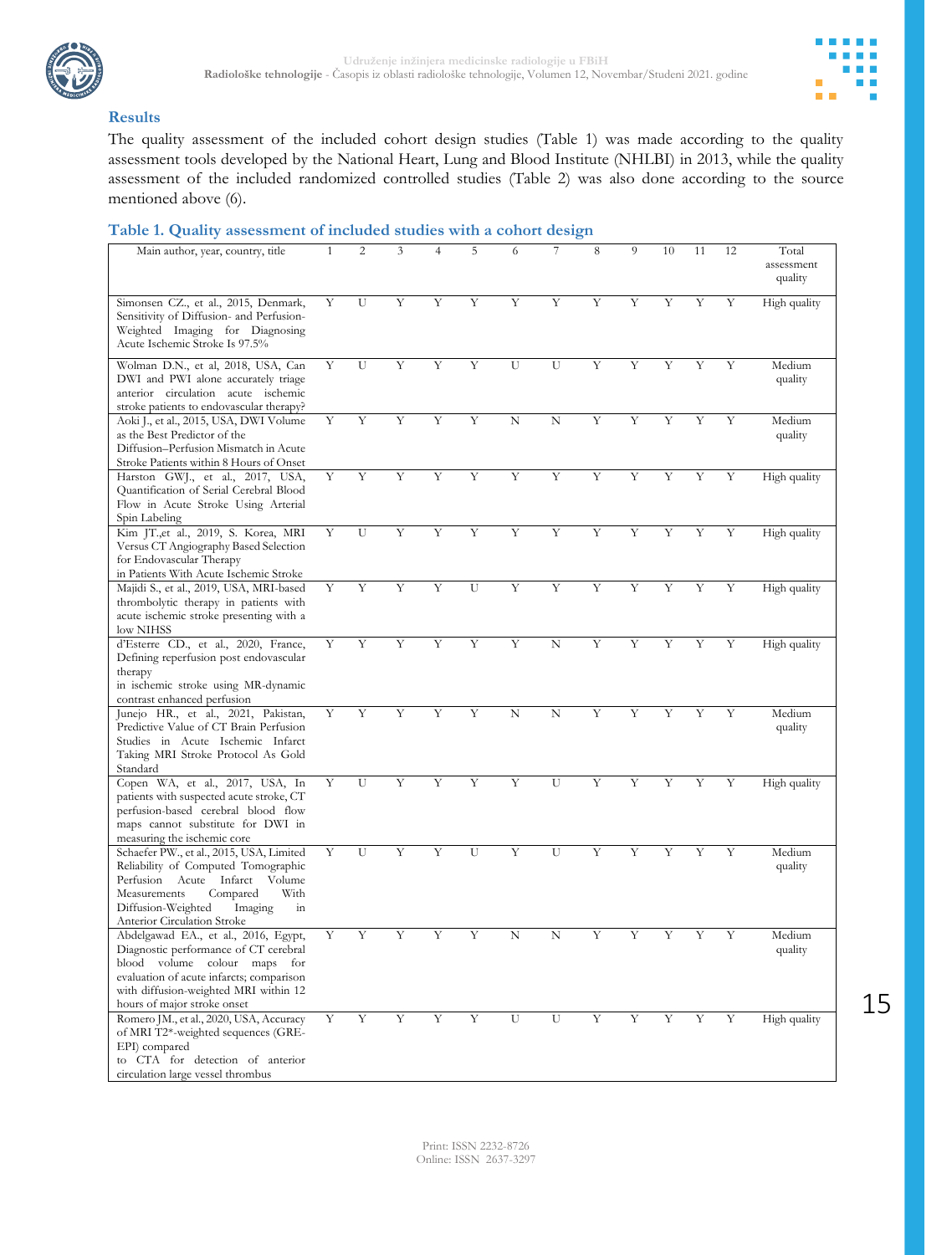



Checklist for cohorts studies: (1) Is the purpose of the study formulated? (2) Were subjects recruited for the cohort satisfactorily? (3) Was the exposure accurately measured? (4) Was the outcome accurately measured? (5) A. Have the authors identified all important confounders in the study's design and analysis? (5) B. Have the authors take into account known, possible confounders in the design and analysis of the study? (6) Were any of the people in the cohort followed up? (7) Were the people followed up long enough? 8) What is the result of this study? (9) Do you trust the results? (10) Can the results be transferred to practice? (11) Do the results of this study fit with the results of other available studies? (12) What are the implications of this study for practice? (answers Yes: Y; No: N; Unclear: U)

#### **Table 2. Quality assessment of the included studies with an RCT design**

| Main author, year, country, title |              |   | 3 | 4 | 5. |   | 8 | 9 | 10 | 11 | Total        |
|-----------------------------------|--------------|---|---|---|----|---|---|---|----|----|--------------|
|                                   |              |   |   |   |    |   |   |   |    |    | assessment   |
|                                   |              |   |   |   |    |   |   |   |    |    | quality      |
| Provost C., et al., 2019, France, | Y            |   |   |   |    |   |   |   |    |    | High quality |
| Magnetic Resonance Imaging or     |              |   |   |   |    |   |   |   |    |    |              |
| Computed Tomography Before        |              |   |   |   |    |   |   |   |    |    |              |
| Treatment in Acute Ischemic       |              |   |   |   |    |   |   |   |    |    |              |
| Stroke Effect on Workflow and     |              |   |   |   |    |   |   |   |    |    |              |
| <b>Functional Outcome</b>         |              |   |   |   |    |   |   |   |    |    |              |
| Nael K., et al., 2017, USA,       | $\mathbf{Y}$ | U |   |   |    | Y |   | Y | Y  | Y  | High quality |
| Multiparametric<br>Magnetic       |              |   |   |   |    |   |   |   |    |    |              |
| Resonance Imaging for Prediction  |              |   |   |   |    |   |   |   |    |    |              |
| of Parenchymal Hemorrhage in      |              |   |   |   |    |   |   |   |    |    |              |
| Acute Ischemic Stroke After       |              |   |   |   |    |   |   |   |    |    |              |
| Reperfusion Therapy               |              |   |   |   |    |   |   |   |    |    |              |

Checklist for RCT studies: (1) Is the purpose of the study clearly formulated? (2) Was the assignment to the different groups using a satisfactory randomization procedure? (3) Were all the participants reported at the end of the study? (4) Were participants, health-care providers, and study personnel "blind" to treatment? (5) Were the groups similar at the start of the trial? (6) Aside from the measure being evaluated (experimental intervention), were the groups treated equally? (7) What are the results? (8) How accurate are the results? (9) Can the results be transferred to practice? 10). Were all important outcomes measured in this study? (11) Are the benefits worth the harms and costs? (answers: Yes: Y; No: N; Unclear: U)

Table 3 analyzes the importance of diffusion and perfusion imaging in diagnosing acute ischemic stroke in these studies. It was observed through the number of patients in whom these imaging protocols successfully confirmed the aforementioned diagnosis in relation to the total number of patients included in research. This analysis provided data on the percentage of detected cases of acute ischemic stroke using the already mentioned protocols.

### **Table 3. Significance of diffusion (DWI) and perfusion (PWI) imaging in the diagnosis of acute ischemic stroke (AIS)**

| Main author/year                      | Total number of patients | Pat, number in which the<br>DWI and/or PWI<br>confirmed the AIS                   | Pat, number in which the<br>DWI and/or PWI didn't<br>confirm the AIS | Percentage of detected<br>AIS cases using DWI<br>and/or PWI |
|---------------------------------------|--------------------------|-----------------------------------------------------------------------------------|----------------------------------------------------------------------|-------------------------------------------------------------|
| Simonsen CZ et al. (2015)             | 565                      | 518                                                                               | 47                                                                   | $91.7\%$                                                    |
| Wolman DN et al. (2018)               | 219                      | 208                                                                               | 11                                                                   | $94.9\%$                                                    |
| Majidi S et al. (2019)                | 121                      | 103                                                                               | 18                                                                   | 85.1 %                                                      |
| Abdelgawad<br>EA et<br>-al.<br>(2016) | 48                       | 44                                                                                | 4                                                                    | $91.7\%$                                                    |
|                                       |                          | Total percentage (%) of detected AIS cases using DWI and/or PWI sequence (90.8%). |                                                                      |                                                             |

# 16

When it comes to the role of MRI in the selection of patients with acute stroke for recanalization treatment and in the assessment of treatment outcomes, it was analyzed using Table 4 shown below. A modified Rankin scale (abbreviated mRS) assesses the functional outcome 30 or 90 days after the recanalization treatment.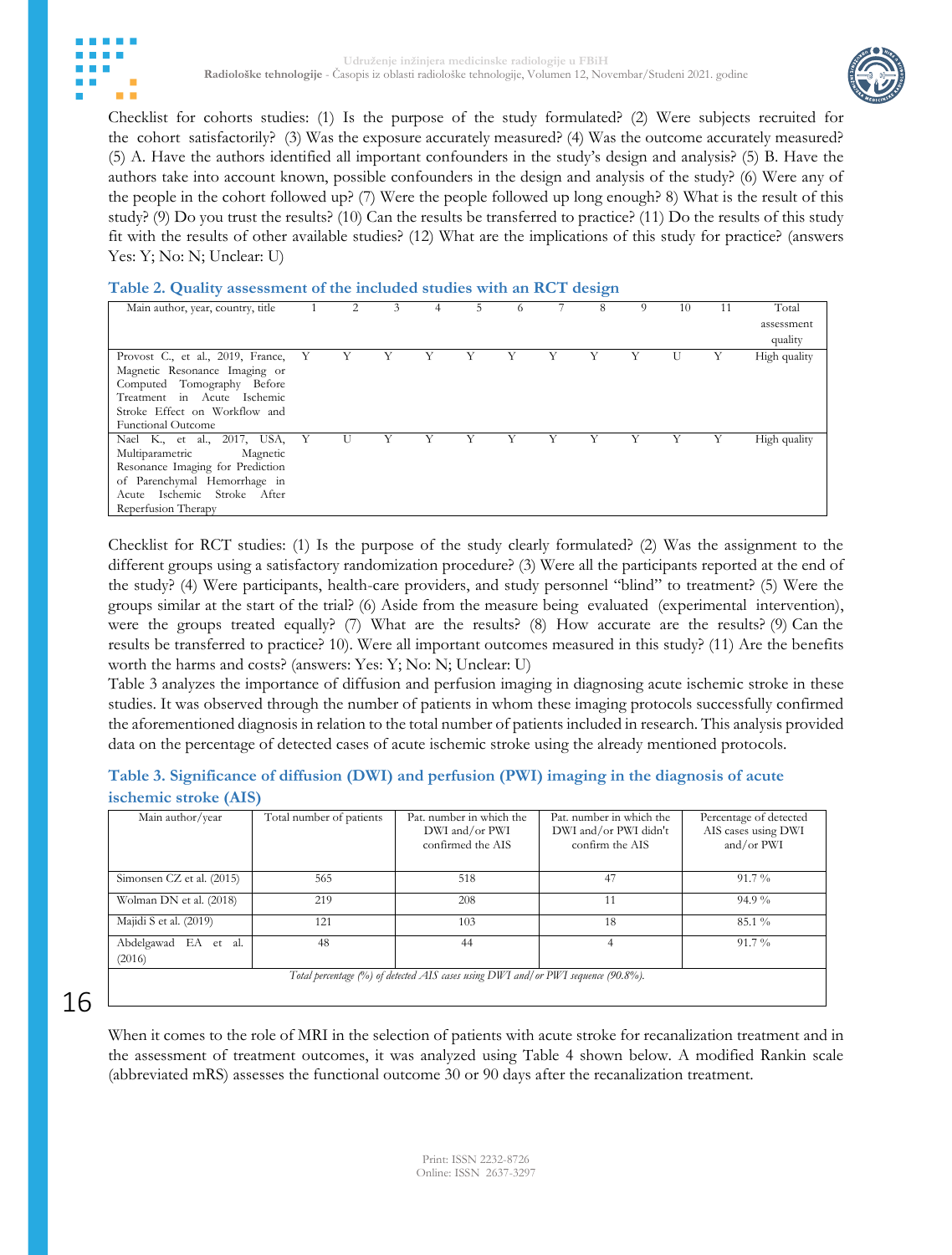

## **Table 4. MRI as a tool for selecting patients diagnosed with AS for recanalization therapy and a tool for assessing the effect of the therapy on improving the health condition of treated patients**

| Pat. number who were     | Mean NIHSS   | The outcome of therapy in these      | Mean NIHSS                         |
|--------------------------|--------------|--------------------------------------|------------------------------------|
| referred for rec.therapy | value before | pat. recorded after control MRI      | value after                        |
| on the basis of MRI      | therapy      | study                                | therapy                            |
| 121                      | $3(2-4)$     |                                      | $1(0-2)$                           |
|                          |              | pat., 13.2%), sICH (1 pat, 0.8%);    |                                    |
|                          |              | mRS 0-1 measured 1 month after       |                                    |
|                          |              | RT (60 pat., 49.6%) and 90 days (49  |                                    |
|                          |              | pat., 40.5%).                        |                                    |
| 83                       | $17(13-21)$  | PH (20 pat., 24.1%), (mRS>2) 3       | ND                                 |
|                          |              | months after RT (15 pat., 18.1%).    |                                    |
| 986                      | $14(11-18)$  | Successful rec. (536 pat., 54.4%),   | $\rm ND$                           |
|                          |              | sICH (29 pat., 2.9%), mRS (0-2) 3    |                                    |
|                          |              | months after RT (289 pat., 29.3%),   |                                    |
|                          |              | mRS (0-1) 3 months after RT (168)    |                                    |
|                          |              | pat., 17%) death (117 pat., 11.9%).  |                                    |
| 299                      | $18(14-21)$  | mRS (0-2) 3 months after RT (153     | $\rm ND$                           |
|                          |              | pat., 51.2%), sICH (4 pat., 1.3%),   |                                    |
|                          |              | death (33 pat., 11%), successful rec |                                    |
|                          |              | (73 pat., 24.+dž4%).                 |                                    |
| 17                       | $16(11-20)$  | In 15 pat. established good          | $8(1-12)$                          |
|                          |              | reperfusion (mTICI-2b $/$ 3), at 2   |                                    |
|                          |              | weak or non-established<br>pat.      |                                    |
|                          |              | reperfusion (mTICI-0/1 / 2a).        |                                    |
|                          |              |                                      | No bleeding (104 pat., 86%) HT (16 |

List of abbreviations: HT (hemorrhagic transformation), sICH (symptomatic intracranial hemorrhage), mRS (modified Rankin scale), RT (recanalization therapy), PH (parenchymal hemorrhage), ND (no data), mTICI (modified treatment in cerebral ischemia score).

| Table 5. Results of comparison of CT and MRI imaging protocols, as well as data on the percentage of |  |
|------------------------------------------------------------------------------------------------------|--|
| detected cases of AS using the protocols listed below.                                               |  |

| Main author/year                                                                                        | Compared CT imaging protocol and   | Compared MR imaging protocol        | Superior     |  |  |  |
|---------------------------------------------------------------------------------------------------------|------------------------------------|-------------------------------------|--------------|--|--|--|
|                                                                                                         | percentage of detected cases of AS | and percentage of detected cases of | imaging      |  |  |  |
|                                                                                                         |                                    | AS                                  | protocol in  |  |  |  |
|                                                                                                         |                                    |                                     | AS detection |  |  |  |
| Junejo HR et al.                                                                                        | CTP (86/125 patients, 68.8%)       | DWI (120/125 patients, 96%)         | DWI          |  |  |  |
| (2021)                                                                                                  |                                    |                                     |              |  |  |  |
| Abdelgawad EA et al.                                                                                    | CTP (30/48 patients, 62.5%)        | DWI (44/48 patients, 91.7%)         | DWI          |  |  |  |
| (2016)                                                                                                  |                                    |                                     |              |  |  |  |
| Copen WA et al.                                                                                         | CTP (35/58 patients, 60.3%)        | DWI (42/58 patients, 72%)           | DWI          |  |  |  |
| (2017)                                                                                                  |                                    |                                     |              |  |  |  |
| Romero JM et al.                                                                                        | CTA (43/51 patients, 84.3%)        | T2*-W sequence $(48/51$ patients,   | $T2$ *-W     |  |  |  |
| (2020)                                                                                                  |                                    | $94.1\%$                            | sequence     |  |  |  |
| Total percentage (%) of detected AS cases: CT imaging protocols (68.9%); MRI imaging protocols (88.5%). |                                    |                                     |              |  |  |  |

List of abbreviations: CTP (computed tomography perfusion imaging), DWI (magnetic resonance diffusion imaging), CTA (computed tomography angiography), T2 \* -W sequence (T2 \* -weighted sequence, fast gradient echo sequence).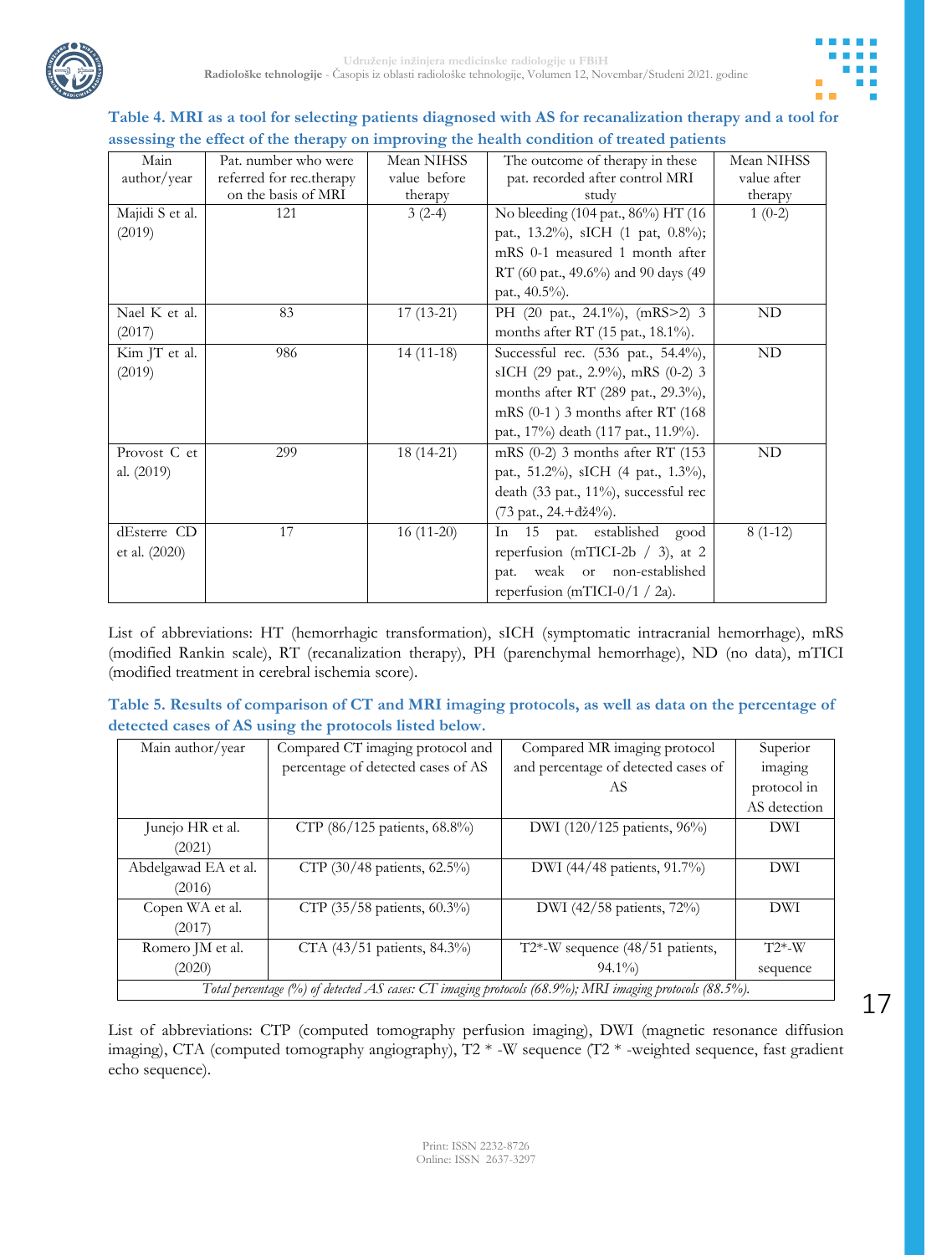

## **Discussion**

m m

After assessing the quality of studies with cohort design, it can be concluded that most of them are in the category of high quality studies, with a smaller number of medium quality studies. Two randomized controlled trial studies were also evaluated as high quality studies. The most commonly used MRI imaging protocols in the studies included in the review were diffusion (DWI) and to a lesser extent perfusion (PWI). The diagnostic value of DWI in AIS detection was recognized and confirmed by the authors Zhang X.H. and Liang H.M. (7), who in a meta-analysis (13 studies) proved that the DWI sequence has higher sensitivity (94.13%), specificity (83.07%) and accuracy (98.72%) in the detection of this disorder compared to standard and angiographic MRI and CT imaging. To what extent the modality by which patients were scanned influences the final decision on therapy was the main research question in the study by Hansen C.K. (8) and associates. They found that clinicians considered themselves more confident in their decision to select suitable candidates for i.v. thrombolysis if MRI rather than CT was used for imaging. MRI is also used to assess the effect of recanalization therapy through the number of identified patients in whom any hemorrhagic transformation (HT) has or has not occurred. Can MRI predict the occurrence of HT, author Suh C.H. (9) and associates sought to investigate by assessing the diagnostic performance of MRI in predicting HT in a meta-analysis (9 studies). The conclusion of their research, which included a total of 665 patients, was that MRI had a sensitivity of 92% and a specificity of 78% in the detection of HT. In his review Lövblada K.O. (10) with the help of associates evaluated which method (CT or MRI) is superior in the image of AS. He concluded that CT can detect early bleeding at the onset of stroke or after an intraarterial procedure, but that MRI is a more sensitive method in detecting changes in an ischemic lesion - especially in the case of small lesions, which are not sometimes visible on CT.

## **Conclusion**

18 CT and MRI are diagnostic tools for determining the existence of stroke symptoms, the time of their occurrence, and whether they indicate ischemic or hemorrhagic stroke. CT is a good method for early distinguishing hemorrhagic from ischemic stroke, and its superior protocols are perfusion (CTP) and angiography (CTA). However, if MRI imaging is

available, the use of diffusion (DWI), perfusion (PWI), and angiographic (MRA) sequences is recommended for a more accurate diagnosis of stroke in acute phase. With the help of MRI, it is possible to select suitable candidates with a diagnosis of AS for recanalization therapy, as well as to assess its effect on the improvement of the health condition of patients who have undergone therapeutic intervention.

## **References**

- 1. Lee SH. Stroke revisited: Diagnosis and treatment of ischemic stroke. 1st ed., Singapore: Springer; 2017. str. 40-42.
- 2. Grotta JC, Albers GW, Broderick JP, Kasner SE, Lo EH, Mendelow A, et al. Stroke: Pathophysiology, Diagnosis and Management. 6th ed., New York: Elsevier; 2016. str. 768-772.
- 3. Caplan LR. Caplan's Stroke: A clinical approach. 5th ed., Cambridge: Cambridge University Press; 2016. str. 78-83.
- 4. Norrving B. Oxford textbook of stroke and cerebrovascular disease. 1st ed., New York: Oxford University Press; 2014. str. 94-98.
- 5. Page MJ, McKenzie JE, Bossuyt PM, Boutron I, Hoffmann TC, Mulrow CD, et al. The PRISMA 2020 statement: an updated guideline for reporting systematic reviews. BMJ [Internet]. 2021; 372:n71.
- 6. National Heart, Lung and Blood Institute (NHLBI). Study Quality Assessment Tools [Internet]. 2013 [pristupljeno 27.09.2021.]. Dostupno na: https://www.nhlbi.nih.gov/healthtopics/study-quality-assessment-tools
- 7. Zhang XH, Liang HM. Systematic review with network meta-analysis: Diagnostic values of ultrasonography, computed tomography, and magnetic resonance imaging in patients with ischemic stroke. Medicine [Internet]. 2019; 98(30):e16360.
- 8. Hansen CK, Christensen A, Rodgers H, Havsteen I, Kruuse C, Christensen H. Does the primary imaging modality-computed tomography or magnetic resonance imaging-influence stroke physicians' certainty on whether or not to give thrombolysis to randomized acute stroke patients? J Stroke Cerebrovasc Dis [Internet]. 2017; 27(4):926-935.